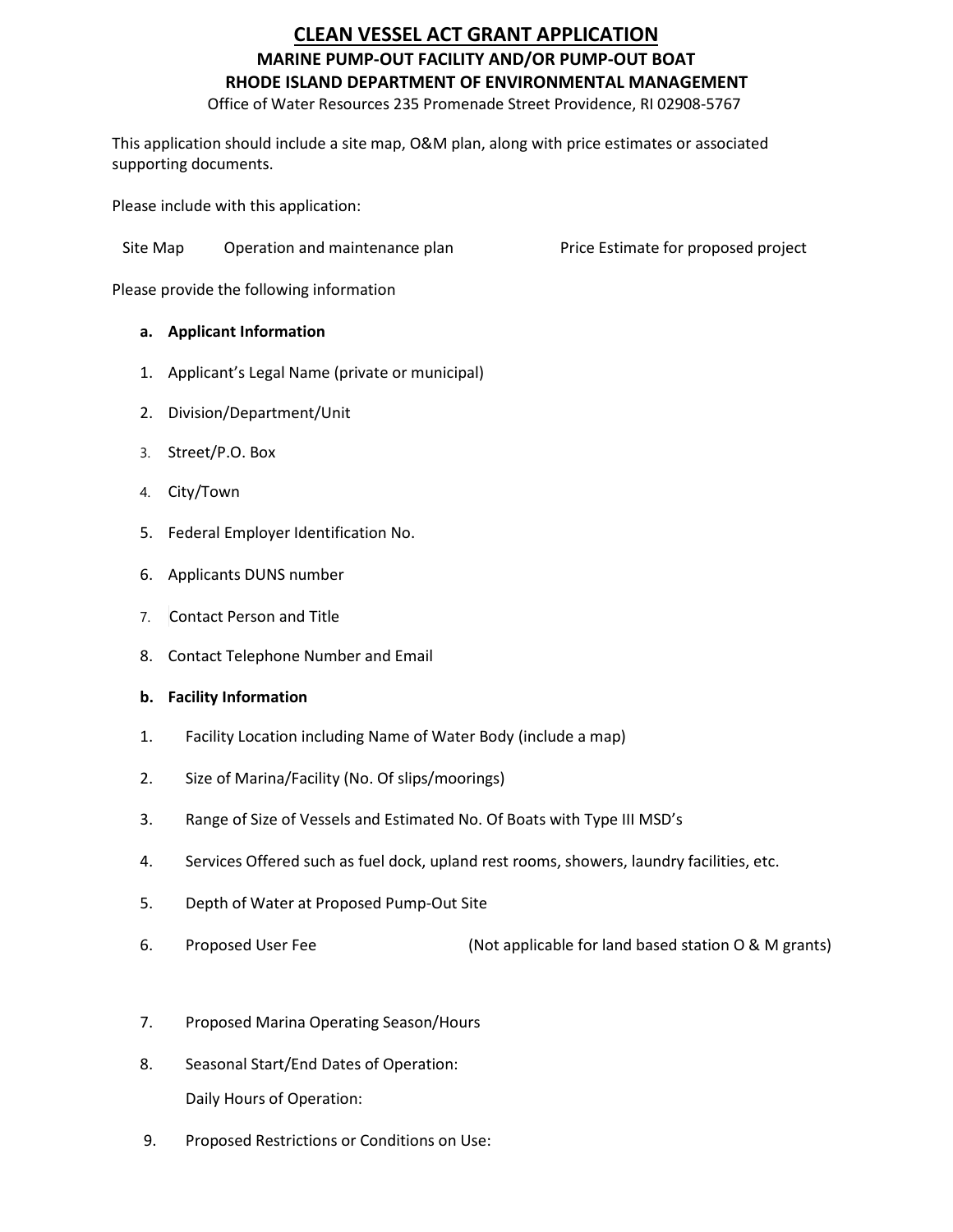### **c. Project Information**

1. Application Types ‐ **Check all that apply**:

Operation and Maintenance Costs Associated with a Land Based Pump-out facility Operation and Maintenance Costs Associated with a Pump‐out Vessel New/Replacement Land based Pump‐out facility New Pump-out Vessel or Outboard Motor

### 2. **Project Cost / Budget Estimates –** Complete all sections for which you are requesting funds

#### **Estimation of Operation and Maintenance Costs Associated with a Land Based Pump‐out facility**

| Equipment<br>a.                                               |                |  |
|---------------------------------------------------------------|----------------|--|
| <b>Supplies</b><br>b.                                         |                |  |
| Contractual (maintenance agreements)<br>C.                    |                |  |
| d. Total O&M Costs (Line $a + b + c$ )                        | \$0.00         |  |
| e. 75% of total (Line d * 0.75)                               | \$0.00         |  |
| f. Funding Requested (Line e or \$1,875 whichever<br>is less) | \$0.00         |  |
| g. Total Applicant Match (Line $d$ – Line f)                  | \$0.00         |  |
| h. Calculate % match ((Line $g /$ Line d) $*$ 100)            | NaN<br>Percent |  |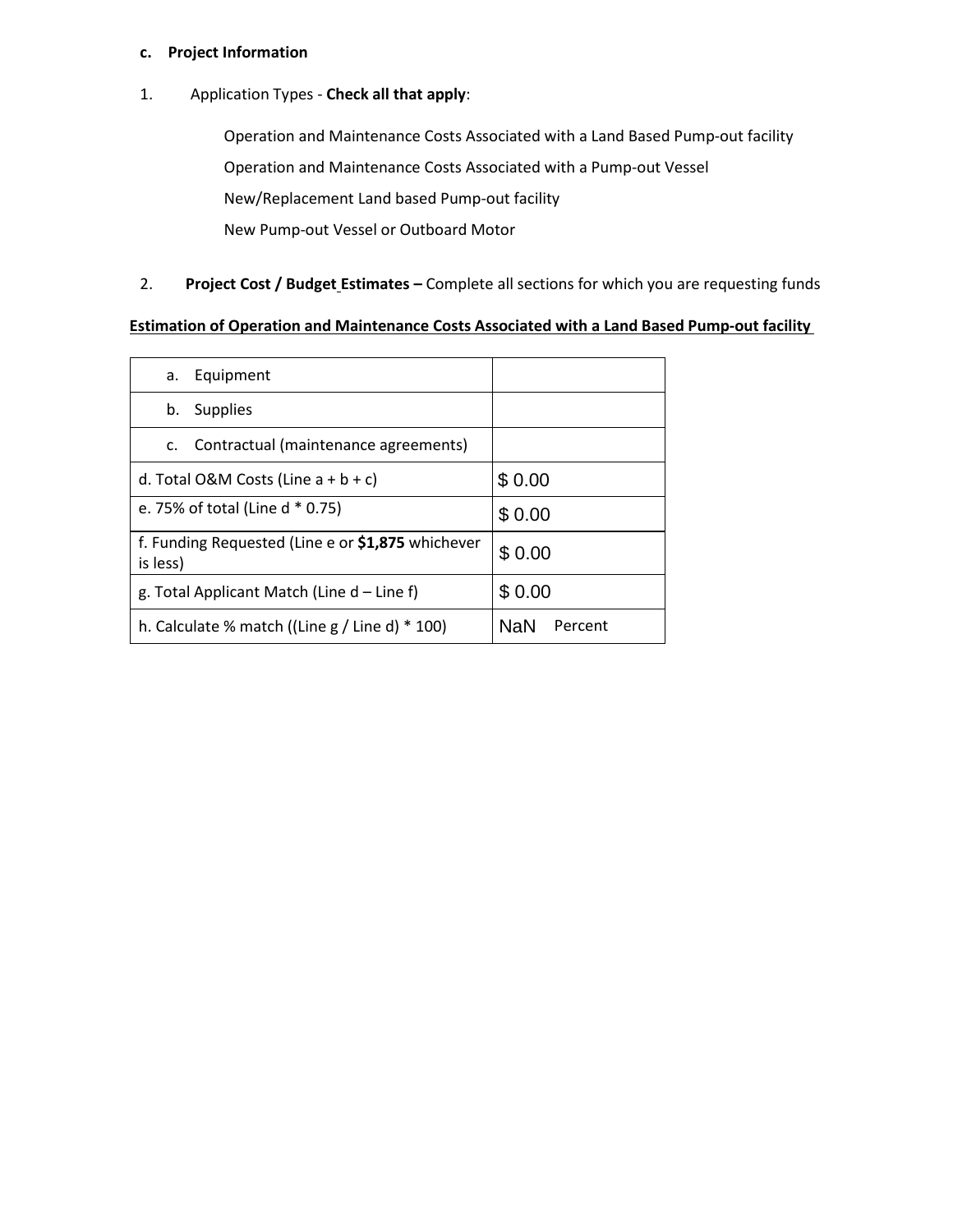### **Estimation of Operation and Maintenance Costs Associated with a Pump‐out Vessel**

| <b>Bottom Painting</b><br>a.                                  |                       |
|---------------------------------------------------------------|-----------------------|
| <b>Engine Maintenance</b><br>b.                               |                       |
| Pump System<br>c.                                             |                       |
| Fuel /Oil<br>d.                                               |                       |
| Registration<br>e.                                            |                       |
| f.<br><b>Trailer Maintenance</b>                              |                       |
| Annual Maintenance (haul/launch,<br>g.<br>winterization)      |                       |
| h.<br>Storage                                                 |                       |
| Safety Equipment<br>i.                                        |                       |
| Insurance<br>j.                                               |                       |
| k. Total O&M Costs (sum of lines a-j)                         | \$0.00                |
| I. 75% of total (Line k * 0.75)                               | \$0.00                |
| m. Funding Requested (Line I or \$4,875 whichever<br>is less) | \$0.00                |
| n. Total Applicant Match (Line k - Line m)                    | \$0.00                |
| o. Calculate % match ((Line n / Line k) *100)                 | <b>NaN</b><br>Percent |

# **Estimation of New/Replacement of Land based Pump‐out facility**

| $\sigma$ . Calculate % match ((Line n $\mu$ Line K) $\sigma$ 100)    | <b>NaN</b><br>Percent |  |  |  |
|----------------------------------------------------------------------|-----------------------|--|--|--|
| <b>Estimation of New/Replacement of Land based Pump-out facility</b> |                       |  |  |  |
| Engineering/Design<br>a.                                             |                       |  |  |  |
| Pump<br>b.                                                           |                       |  |  |  |
| <b>Associated Parts</b><br>$\mathsf{C}$ .                            |                       |  |  |  |
| <b>Holding Tank/Sewer Connection</b><br>d.                           | \$0.00                |  |  |  |
| Labor<br>e.                                                          | \$0.00                |  |  |  |
| f. Total (sum of lines a-e)                                          | \$0.00                |  |  |  |
| g. 75% of total (Line f * 0.75)                                      | \$0.00                |  |  |  |
| h. Funding Requested (Line g<br>or \$18,750 whichever is less)       | \$0.00                |  |  |  |
| i. Total Applicant Match (Line f - Line h)                           | \$0.00                |  |  |  |
| j. Calculate % match ((Line $i /$ Line f) * 100)                     | Percent<br><b>NaN</b> |  |  |  |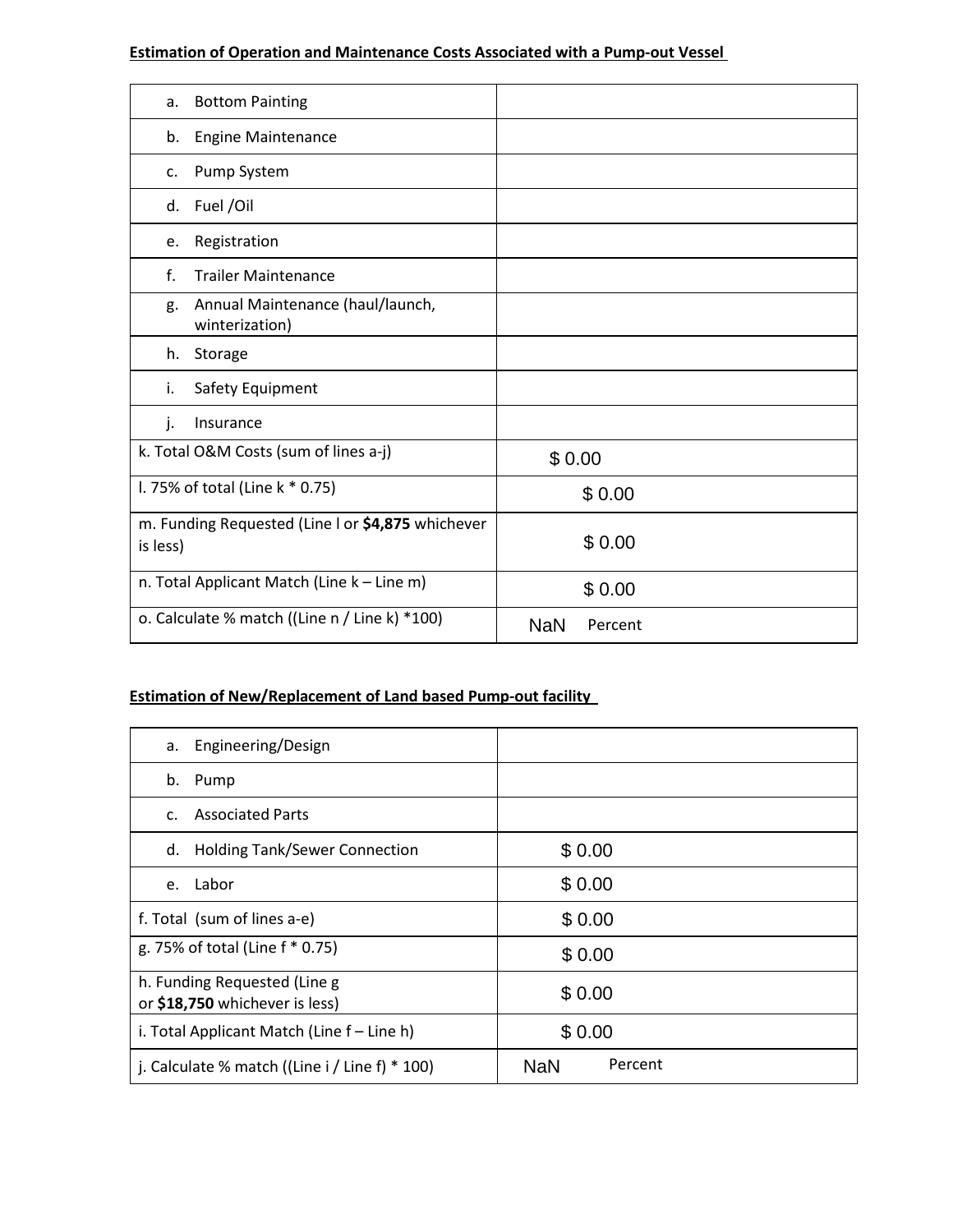#### **Estimation of New Pump‐out Vessel or Outboard Motor**

| Engineering/Design<br>а.                                       |                       |  |
|----------------------------------------------------------------|-----------------------|--|
| b. Hull                                                        |                       |  |
| Engine<br>C.                                                   |                       |  |
| Miscellaneous equipment<br>d.                                  |                       |  |
| Labor<br>e.                                                    |                       |  |
| f. Total (sum of lines a-e)                                    | \$0.00                |  |
| g. 75% of total (Line f * 0.75)                                | \$0.00                |  |
| h. Funding Requested (Line g or \$56,250<br>whichever is less) | \$0.00                |  |
| i. Total Applicant Match (Line f – Line h)                     | \$0.00                |  |
| j. Calculate % match $((Line i / Line f) * 100)$               | Percent<br><b>NaN</b> |  |

4.Project Time Frame: Estimated Start/End Dates: Duration: (months)

### **d. Narrative Description of Proposed Project**

Please respond to the following questions by providing adequate information to explain each of the following questions in detail:

| $\mathbf{1}$ . | Is the application for the purchase, installation, repair/replacement of<br>equipment and/or maintenance of equipment?                | <b>YES</b><br>Provide<br><b>NO</b><br><b>Details</b> |
|----------------|---------------------------------------------------------------------------------------------------------------------------------------|------------------------------------------------------|
| 2.             | Is the application for the purchase, repair/replacement of equipment,<br>maintenance or operational costs for a marine pump-out boat? | <b>YES</b><br>Provide<br><b>NO</b><br><b>Details</b> |
| 3.             | Is this application for a system that will discharge into public sewers via a<br>preexisting connection?                              | <b>YES</b><br>Provide<br><b>NO</b><br>Details        |
| 4.             | Does this application propose a NEW connection to a sewer line?                                                                       | <b>YES</b><br>Provide<br><b>NO</b><br>Details        |
|                | If yes, has a DEM Order of Approval been filed?                                                                                       | <b>YES</b><br>Provide<br><b>NO</b><br><b>Details</b> |
| 5.             | Is this application for a system that will discharge into a Holding Tank?                                                             | <b>YES</b><br>Provide<br><b>NO</b><br><b>Details</b> |
|                | If yes, is a connection to public sewers possible?                                                                                    | <b>YES</b><br><b>NO</b><br>Provide<br>Details        |
|                | If an existing tank what is the size?                                                                                                 | Gallons                                              |
|                | If this is a new holding tank has an OWTS permit been applied<br>for?                                                                 | <b>YES</b><br>Provide<br><b>NO</b><br><b>Details</b> |
| 6.             | Have you attached and included a site map to this application?                                                                        | <b>NO</b><br><b>YES</b>                              |
| 7.             | Have you attached and included an Operations and Maintenance plan to<br>this application?                                             | <b>NO</b><br>YES                                     |
| 8.             | Will the facility be available on a fair and equitable basis to all members<br>of the recreational boating public?                    | YES-                                                 |